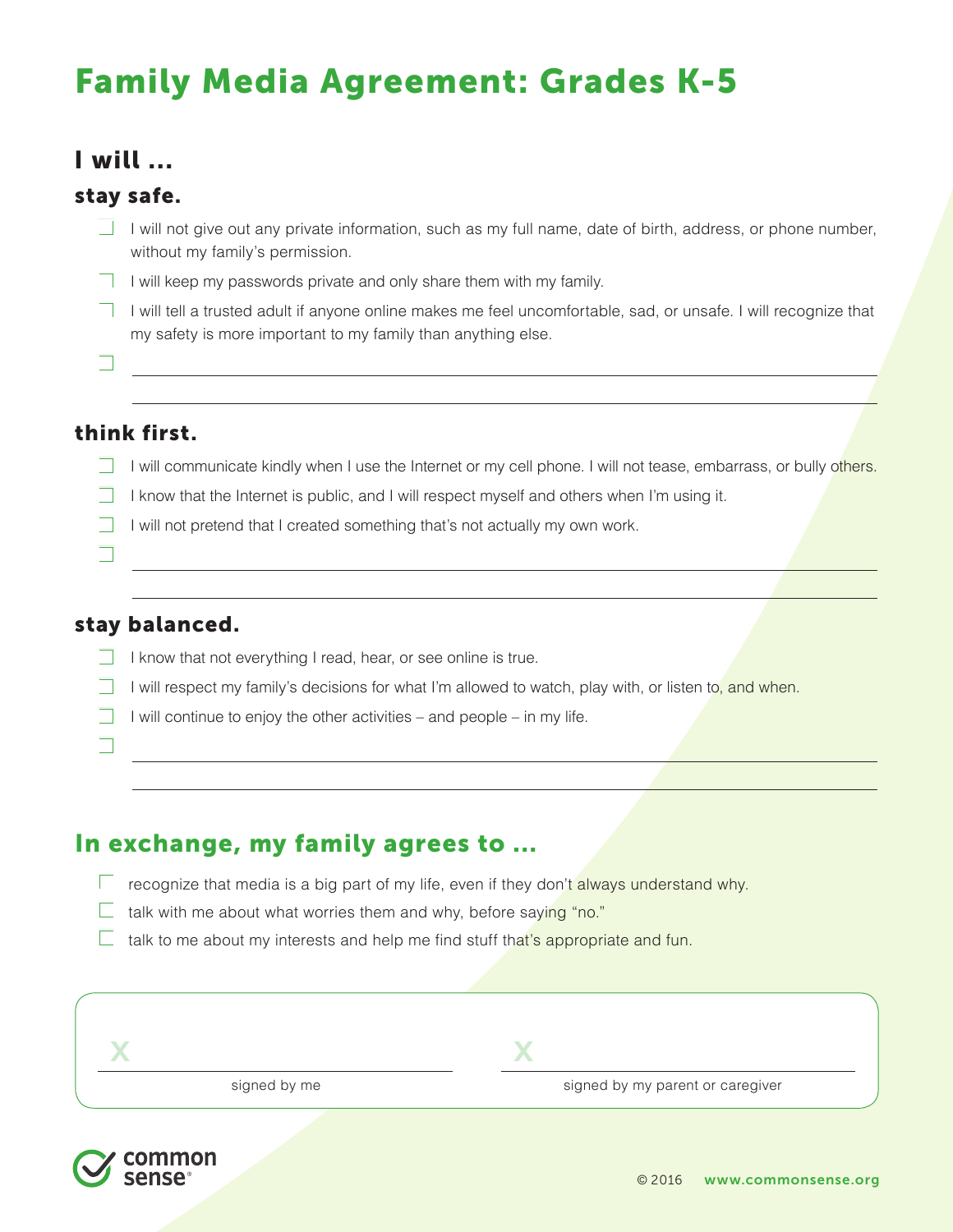# Family Media Agreement: Grades 6-8

# I will . . .

## stay safe.

- I will not create accounts or give out any private information such as my full name, date of birth, address, phone number, or photos – without my family's permission.
- $\Box$  I will not share my passwords with anyone other than my family. I will ask my family to help me with privacy settings if I want to set up devices, accounts, or profiles.
- If anyone makes me feel pressured or uncomfortable, or acts inappropriately toward me online, I'll stop talking to that person and will tell a friend or family member I trust about it.

 $\Box$ 

## think first.

- I will not bully, humiliate, or upset anyone online or with my phone whether through sharing photos, videos, or screenshots, spreading rumors or gossip, or setting up fake profiles – and I will stand up to those who do.
- I know that whatever I share online or with my cell phone can spread fast and far. I will not post anything online that could harm my reputation.
- Whenever I use, reference, or share someone else's creative work online, I will give proper credit to the author or artist.

#### $\Box$

### stay balanced.

- I know that not everything I read, hear, or see online is true. I will consider whether a source or author is credible.
- I will help my family set media time limits that make sense, and then I will follow them.
- I will be mindful of how much time I spend in front of screens, and I will continue to enjoy the other activities and people – in my life.

 $\Box$ 

# In exchange, my family agrees to ...

- $\Box$  recognize that media is a big part of my life, even if they don't always understand why.
	- talk with me about what worries them and why, before saying "no."
	- talk to me about my interests and embrace my world, including helping me find media that's appropriate and fun.

signed by me signed by my parent or caregiver x x